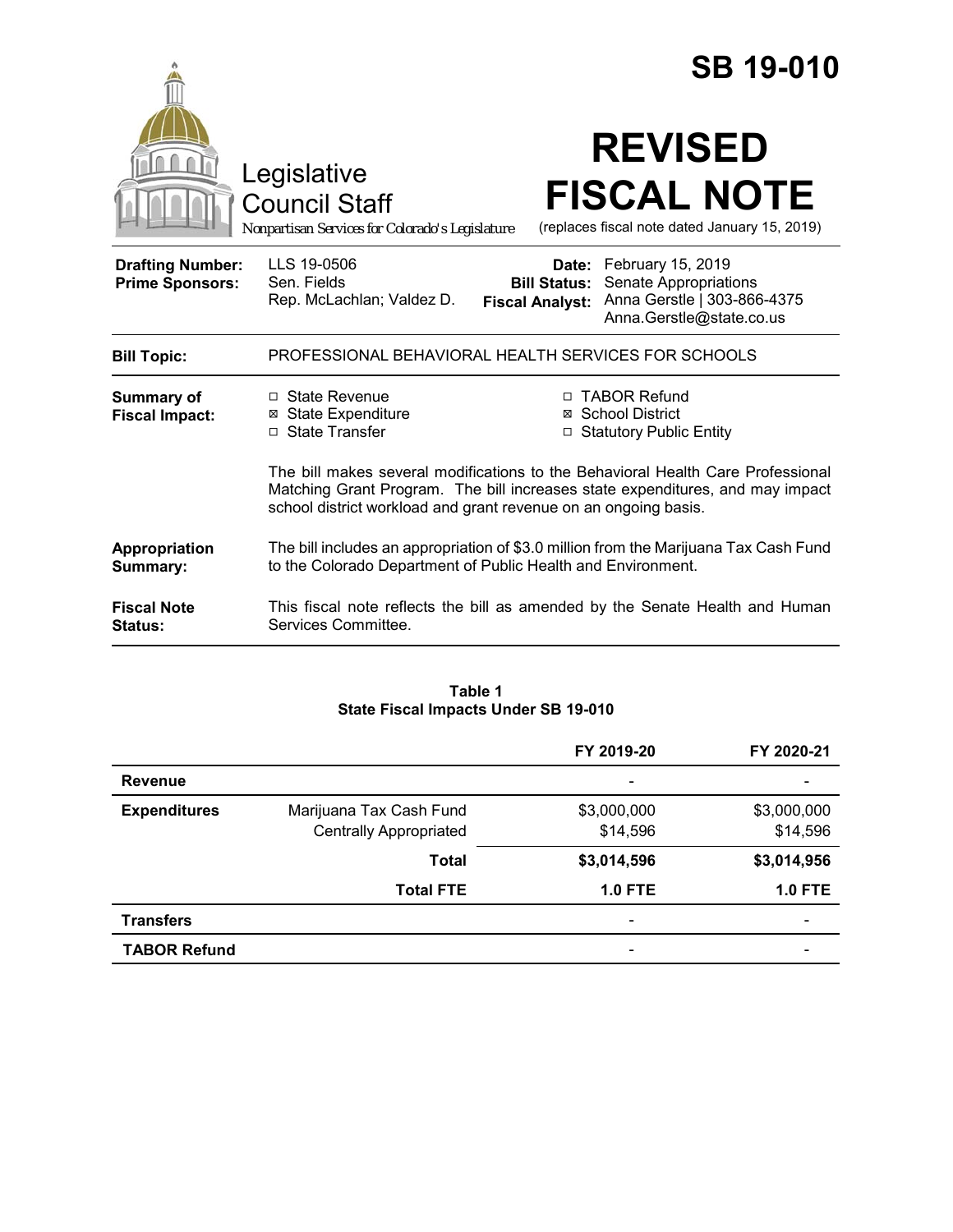February 15, 2019

### **Summary of Legislation**

Under current law, the Behavioral Health Care Professional Matching Grant Program, also known as the School Health Professionals Grant Program, provides grants to local education providers to increase the presence of school health professionals in schools, provide training for school staff on implementation of substance abuse prevention education, and connect students at risk for substance abuse with available services.

This bill modifies the program to allow grant funding to be used for behavioral health care services, including screenings, counseling, therapy, referrals to community organizations, and training for students and staff on behavioral health issues. Behavioral health care services include services to prevent, identify, and treat substance use disorders, substance misuse, and mental health disorders.

In addition, the bill:

- allows grant recipients to use the funding to contract with a community partner for behavioral health care services, or to provide direct services by a school health professional through telehealth technology;
- requires that grant applicants include certain information in their applications, including data demonstrating the need for a school health professional, the extent to which the education provider has experienced certain factors that impact student wellbeing, and the extent to which the applicant prioritizes staff training related to behavioral health supports; and
- clarifies that the definition of school health professional includes school psychologists, school counselors, and school social workers, as well as licensed mental health professionals.

For FY 2019-20, the bill appropriates \$3.0 million from the Marijuana Tax Cash Fund (MTCF) to the Colorado Department of Education (CDE) for the program.

### **Background**

In 2017, 44 school districts received \$9.4 million in grants through the Behavioral Health Care Professional Grant Program. Grant awards averaged \$214,000 each. In addition, 24 districts applied for the program, but did not receive funding. For the current FY 2018-19, the program is appropriated approximately \$11.9 million from the MTCF and 4.0 FTE. If the bill is enacted, the total appropriation for the program will be \$14.9 million and 5.0 FTE in FY 2019-20.

### **State Expenditures**

Beginning in FY 2019-20, the bill increases state expenditures from the MTCF by \$3.0 million and 1.0 FTE in CDE. New program expenditures are listed in Table 2 and discussed below.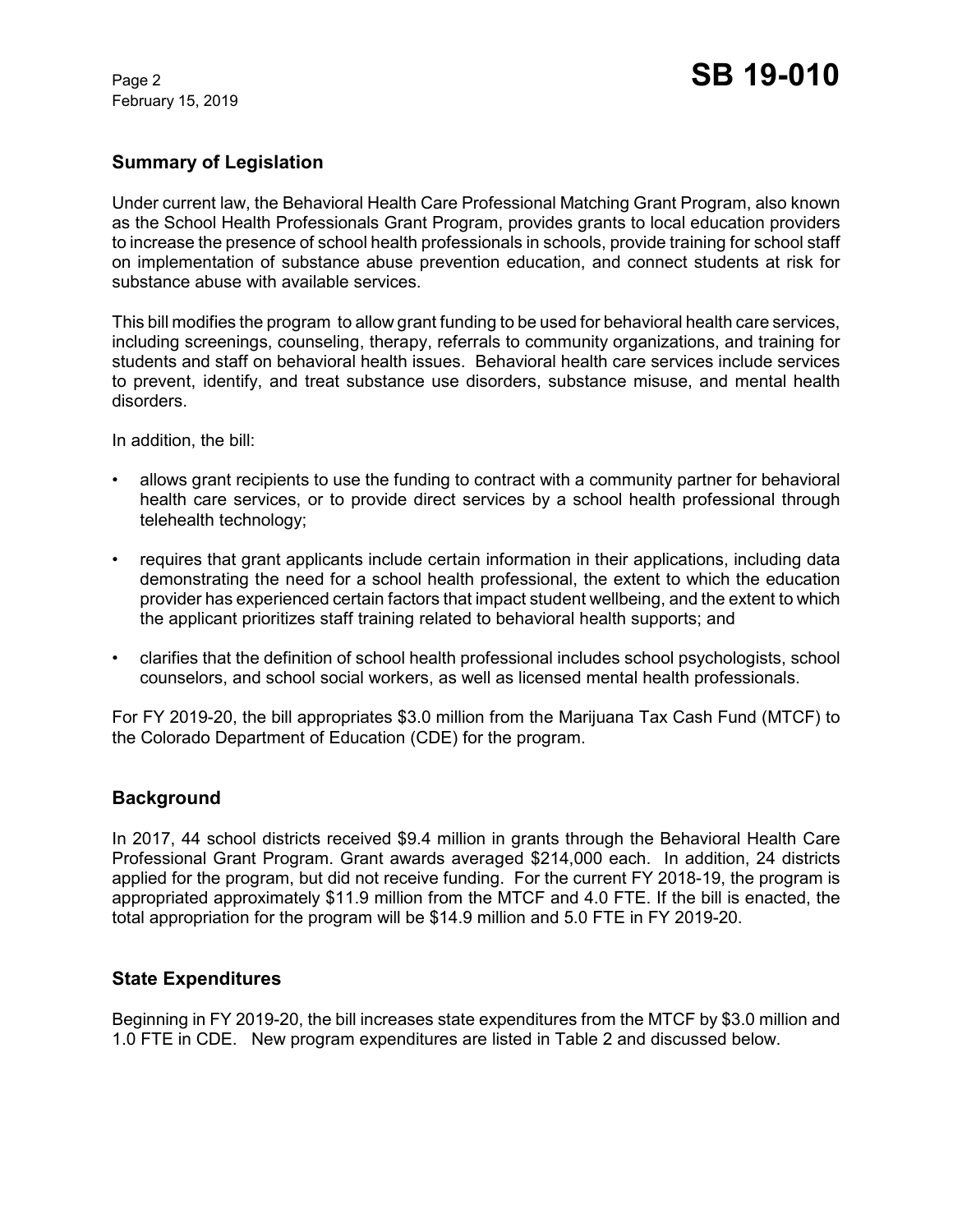|                                             | FY 2019-20     | FY 2020-21     |
|---------------------------------------------|----------------|----------------|
| <b>Department of Education</b>              |                |                |
| Personal Services                           | \$78,295       | \$78,295       |
| Operating Expenses and Capital Outlay Costs | \$5,653        | \$950          |
| Grants                                      | \$2,916,052    | \$2,920,755    |
| Centrally Appropriated Costs*               | \$14,596       | \$14,596       |
| <b>Total Cost</b>                           | \$3,014,596    | \$3,014,596    |
| <b>Total FTE</b>                            | <b>1.0 FTE</b> | <b>1.0 FTE</b> |

**Table 2 Expenditures Under SB 19-010**

 *\* Centrally appropriated costs are not included in the bill's appropriation.*

**Administration.** Current law allows CDE to utilize up to three percent of the program appropriation for administrative costs. Based on the \$3.0 million in new funding provided by the bill, up to \$90,000 may be used for additional administrative expenses required to implement the modified and expanded program. Of this amount, it is anticipated that \$83,948 will be used to hire 1.0 FTE to handle additional applications and grant awards, and to provide expertise, training, and support to applicants and grantees in the area of behavioral health, including issues related to social, emotional, and mental health, suicide, trauma, and adverse childhood experiences. This represents a broader focus than the grant program's current substance abuse scope.

**Grants.** After administrative expenses, approximately \$2.9 million in new funding will be available for grants, in addition to the current funding for grants. The additional funding is expected to result in 13 to 14 new grants per year, assuming an average grant amount of approximately \$214,000.

### **School District Impact**

The bill increases revenue or expenditures for school districts that receive additional funding under the bill. In addition, to the extent that the program modifications in the bill increase the number of districts that apply for grants, workload and potentially revenue will increase for those districts applying for and receiving a grant.

### **Effective Date**

The bill takes effect upon signature of the Governor, or upon becoming law without his signature.

# **State Appropriations**

For FY 2019-20, the bill requires and includes an appropriation of \$3.0 million from the Marijuana Tax Cash Fund, and an allocation of 1.0 FTE, to the Colorado Department of Education.